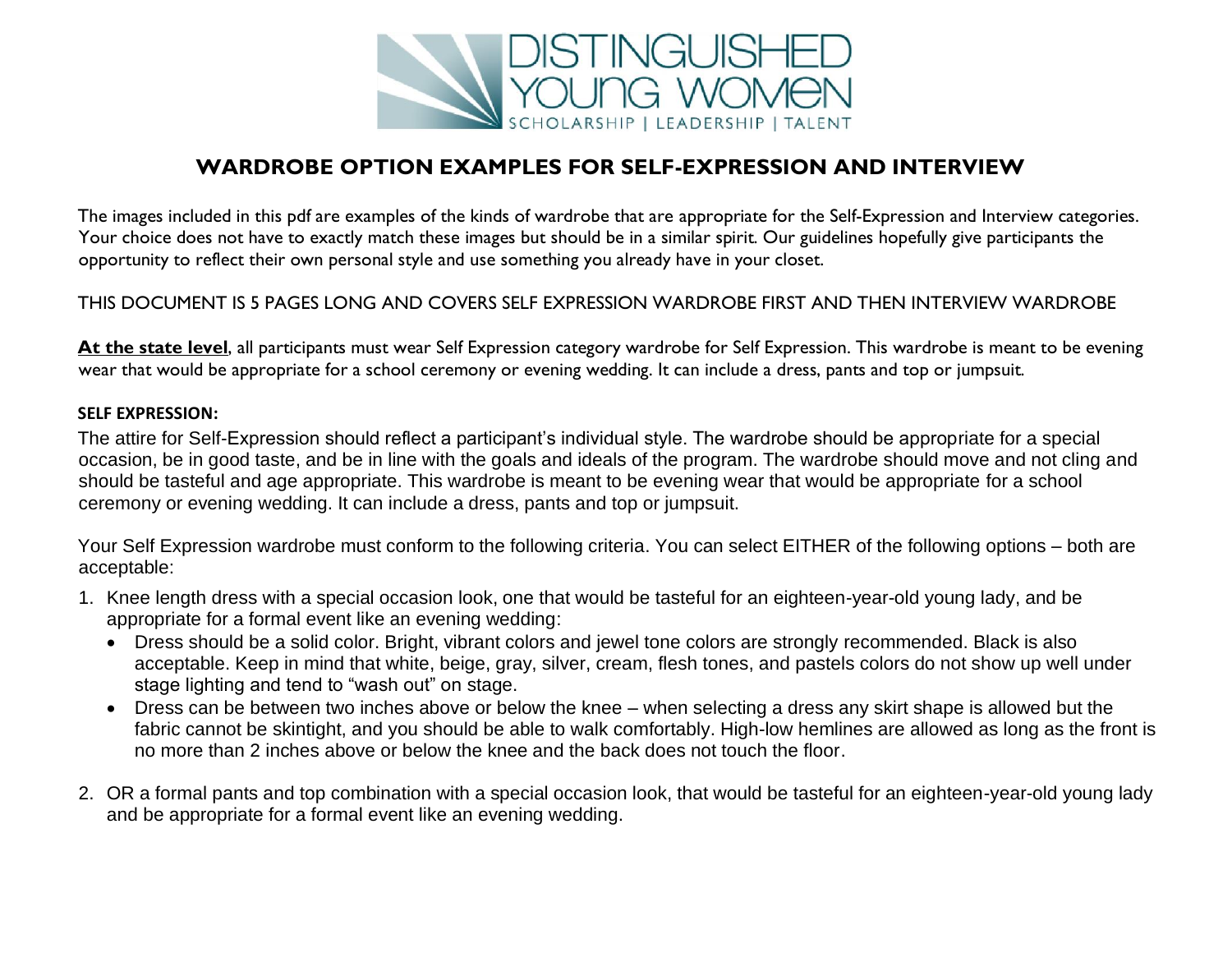

- Outfit should be a single color, or the top be one color and the pants be another solid color. Bright, vibrant colors and jewel tone colors are strongly recommended. Black is also acceptable. Keep in mind that white, beige, gray, silver, cream, flesh tones, and pastels colors do not show up well under stage lighting and tend to "wash out" on stage.
- Dressy pants with a top or a one-piece jumpsuit are allowed. Top should be of a dressy fabric such as lace, silk, or a shimmery fabric. Top should fully cover the abdomen and not have a plunging neckline.
- Pants should also be of a dressy style and should not be jeans.

#### **ADDITIONAL ATTIRE REGULATIONS FOR SELF EXPRESSION:**

- Bare midriff, backless, and lace-up outfits are prohibited.
- Plunging necklines are prohibited.
- Straps or over the shoulder dresses/tops are recommended. Halter-style dresses/tops are acceptable.
- Dress/top/pants may have some beads or sequins, but fully beaded or sequined pieces are not recommended.
- Accessories: Jewelry is permitted. Participants should select jewelry that compliments her outfit and personality. Necklaces, chokers, bracelets, and earrings are acceptable. Stoles, boas, and gloves are prohibited.
- Hats or oversized hair ornaments are prohibited.
- Shoes, chosen by the participant, should be appropriate for the outfit, can be of ANY heel height and should allow for ease in movement. We recommend the shoe have a heel height of no higher than 2-1/2" for safety. Casual flats and open back shoes are prohibited, unless a participant has a medical reason that prevents the wearing of a shoe with a back.

It is in your best interest to follow the guidelines as these will be given to the judges. Nail Care: Please have short natural looking nails.

**Self Expression Wardrobe Example Pictures Below**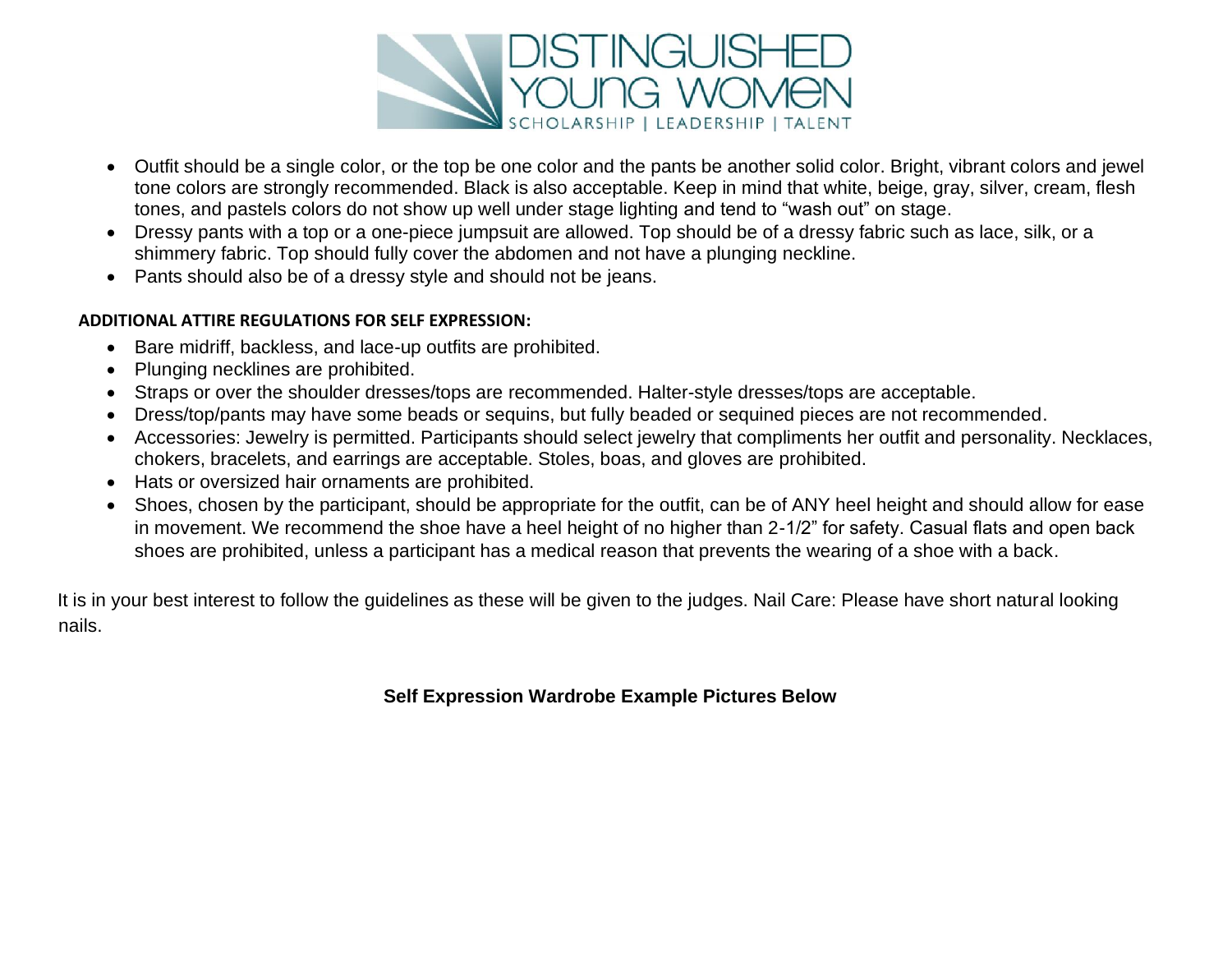## SELF-EXPRESSION: DRESS EXAMPLES

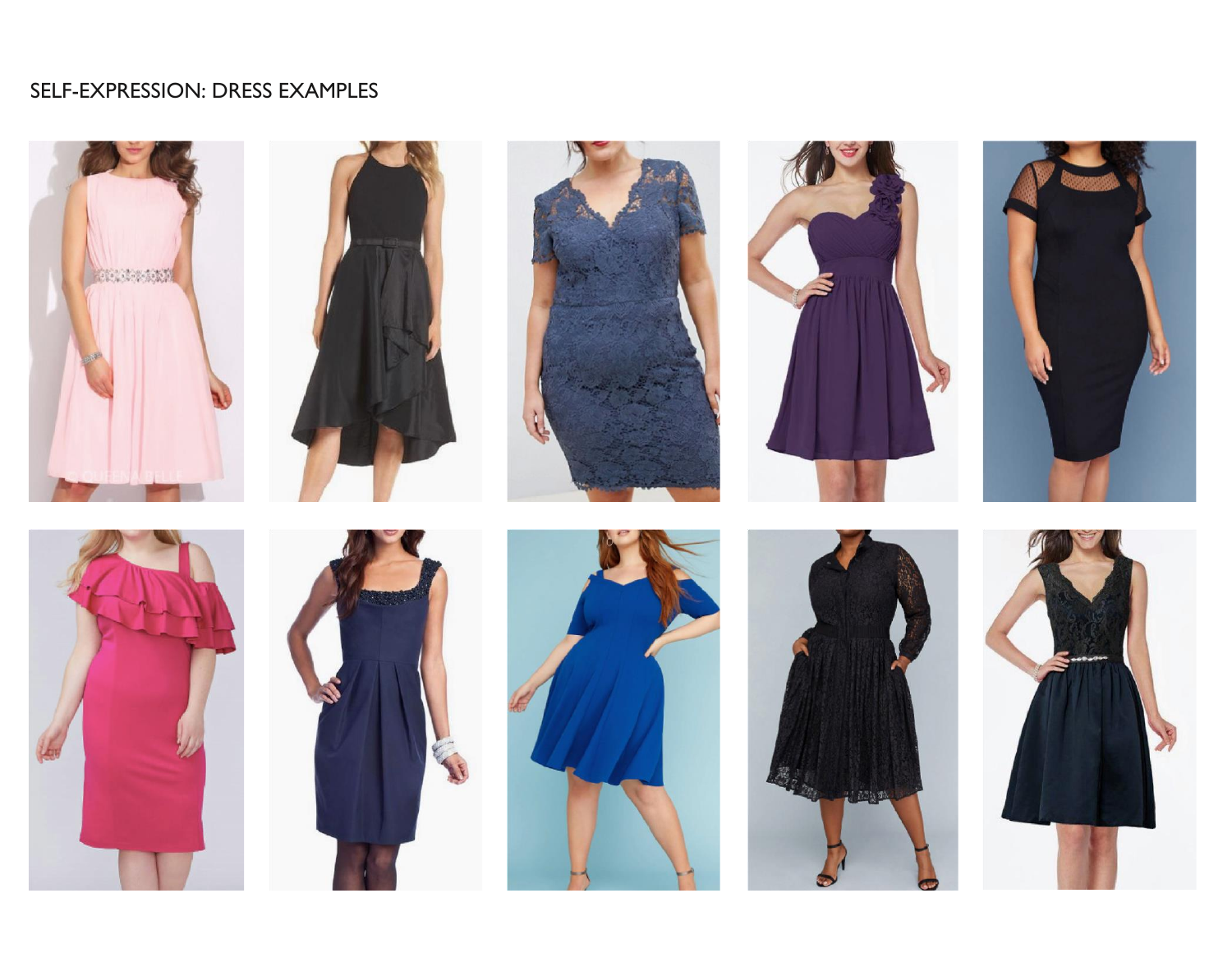# SELF-EXPRESSION: PANT/JUMPSUIT EXAMPLES